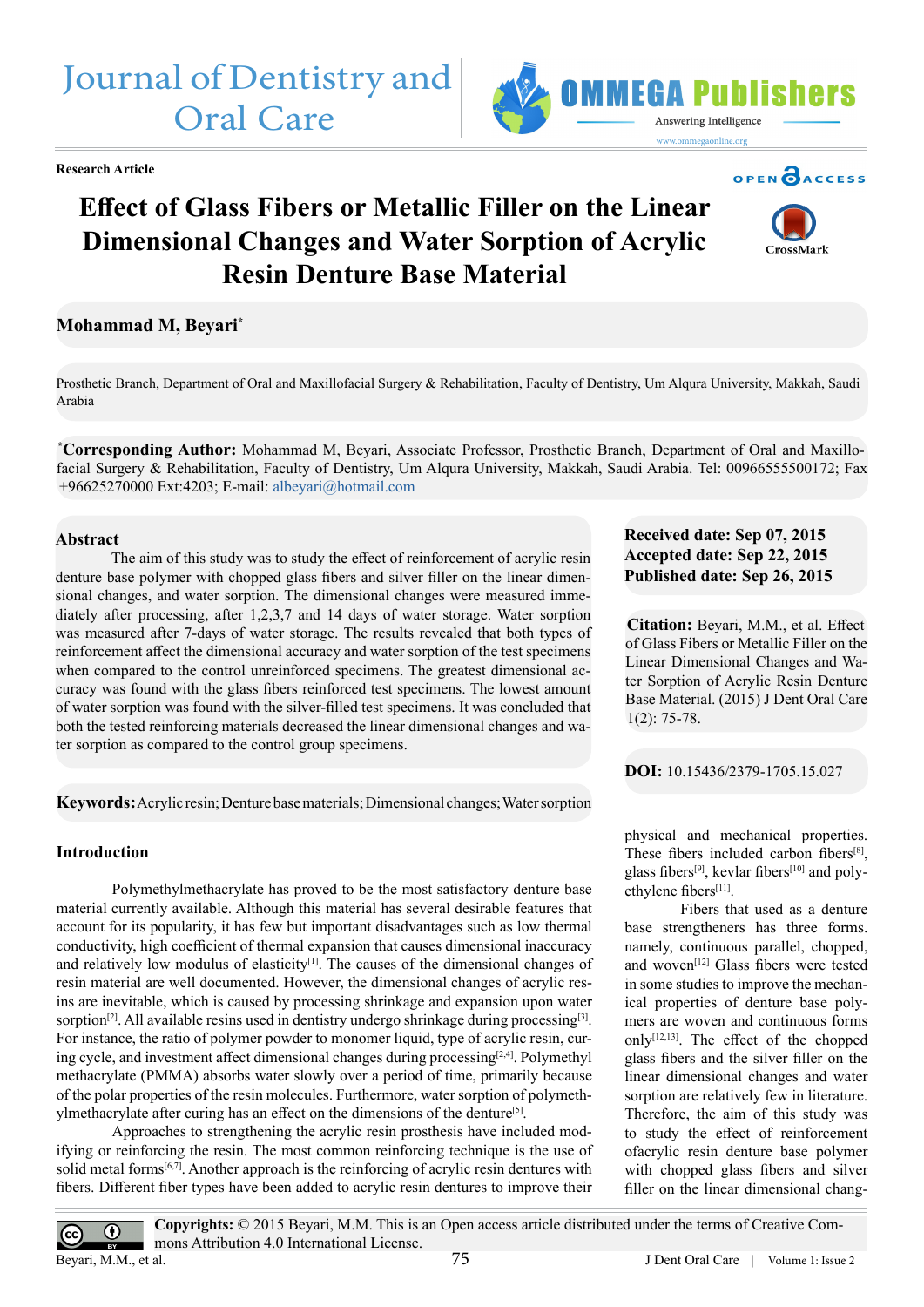es, and water sorption. However, the dimensional changes were measured immediately after processing, after 1,2,3,7 and 14 days of water storage. Water sorption will be measured after 7-days.

#### **Materials and Methods**

#### **Linear Dimensional Changes**

 A stainless steel mold containing five compartments each 65 mm long, 10 mm wide, and 3 mm thick was fabricated. With the use of a polysiloxane impression material (Coltene AG, Coltenewhaledent. ch, Switzerland) in a custom acrylic resin tray, an impression was made for the metal mold, and master casts were prepared from this impression from improved dental stone (Zeta, Zingardis.r.i. Italy). Wax was placed in each stone compartment. Two wax dimples were made in each block with a number eight round bur, one dimple near each end of the wax block. These indentations in the wax block produced a reference points in the acrylic resin specimens for measurement. A measuring microscope (Linear Microscope, Griffin and Company, London, England) was used to measure the distance from the lowest point of the upper most dimple to the highest point of the lower most dimple. The linear dimensional value for each block was recorded. The casts with the wax blocks were then invested in denture flasks<sup>[\[14\]](#page-3-0)</sup>.

Ten wax blocks were processed with acrystone heatcured acrylic resin (Acrystone Dental Factory, England) according to manufacturer's instructions without reinforcement. The resin dough was pressed for 10 minutes at a pressure 1000 kpa  $(10 \text{ bars})^{[15]}$ . Then the resin was processed by the short curing time at 74ºC for 1.5 hours followed by boiling for an additional one hour. The denture flask was cooled slowly to room temperature.Immediately after processing, all samples were measured by the same method described. To determine the effect of water sorption on the dimensional stability of the resin, each processed block was stored in deionized water at 37º C, and measured again after 1,2,3,7 and 14 days.

Another 20 samples of acrylic resin were prepared with the same previous technique. Ten samples were reinforced with a prefabricated CF-140 chopped glass fibers (length 12 mm, diameter 17 micron, weight of fibers 0.16 gm). The fibers were incorporated into the center of the resin dough during packing in a loose and random distribution. The other 10 samples were reinforced with 5% by volume of silver powder (particle size 10 um). The metal filler were added to the resin powder andthetwo powders were mixed in a mortar and then in an amalgamator (YDM, China) for two minutes to achieve a mixture with uniform color.

#### **Water Sorption Test**

Thirty acrylic resin samples were prepared according to the ANSI/ADA specification No. 12 for denture base polymer. The disk specimen of  $50 \pm 1$  mm in diameter and  $0.5 \pm 0.05$  mm thick was formed in a stainless steel-gypsum mold. Ten disks were prepared without reinforcement, ten disks were reinforced with glass fiber, and ten disks were reinforced with silver powder. The disks were dried in a desiccator containing thoroughly dry anhydrous calcium sulfate at 37ºC for 24 hours, removed to a similar desiccator at room temperature for one hour, then weighed using an electronic balance (Sartorius MCI Reasearch RC Z10 D, Sartorious AG, Gottingen, Germany). This cycle was

repeated until a constant weight was attained (WI). The disks were then immersed in deionized distilled water at 37ºC for 7 days, after which time the disks were removed from the water with tweezers, wiped with clean, dry hand towel until free from visible moisture, waved in air for 15 seconds, and reweighed one minute after removal from the water (W2). Water sorption was calculated by the following formula:

Water sorption  $(mg/cm^3) = w2(mg) - w1(mg)$ Disc volume (cm<sup>3</sup>)

#### **Statistical Analysis**

Statistical analysis of the results was carried out with ANOVA test. LSD test was carried out when a significant difference was found by ANOVA. t-test was performed to compare the mean values ofwater sorption between the unreinforced and reinforced groups.

#### **Results**

The results of linear dimensional changes are presented in Table 1.ANOVA test revealed a significant changes in the linear dimensions of the unreinforced, fiber reinforced and silver reinforced groups. The unreinforced group showed a significant shrinkage from the start of specimens decasting up to 2-weeks  $(p < 0.05)$ . The statistical analysis of the results of the fiber reinforced group did not show any significant changes after processing up to 2-weeks ( $p > 0.05$ ). Silver reinforced group should significant shrinkage after 1-day, 2-days, 3-days and 1-week of water storage but it did not show a significant changes after processing and 2-weeks of water storage. Although the unreinforced specimens should expansion during water storage, this expansion did not compensate the processing shrinkage. Both types of reinforcing materials showed a significant reduction in the linear dimensional changes after 2-weeks. The fiber reinforcing material exhibited the best dimensional stability.

**Table 1:** Mean linear dimensions (mm) of the test specimens after processing, 1-day, 2-days, 3-days, 1-week and 2-weeks of storage in water

| Time Resin type       | $Unrein-$<br>forced resin | rein-<br>Fiber<br>forced resin | Silver-rein-<br>forced resin |
|-----------------------|---------------------------|--------------------------------|------------------------------|
| Before processing     | $5.95^{\text{A}} \pm 0.1$ | $5.92^{\text{A}} \pm 0.12$     | $5.99^{\text{A}} \pm 0.05$   |
| After processing      | $5.78^{\rm B} \pm 0.08$   | $5.88^{\rm A} \pm 0.1$         | $5.94^{\text{A}} \pm 0.06$   |
| 1-day water storage   | $5.79^{\rm B} \pm 0.12$   | $5.85^{\text{A}} \pm 0.09$     | $5.90^{\rm B} \pm 0.04$      |
| 2-days water storage  | $5.79^{\rm B} \pm 0.09$   | $5.85^{\text{A}} \pm 0.14$     | $5.91^{\rm B} \pm 0.08$      |
| 3-days water storage  | $5.8^{\rm B} \pm 0.13$    | $5.86^{\rm A} \pm 0.13$        | $5.92^{\rm B} \pm 0.09$      |
| 1-week water storage  | $5.81^{\rm B} \pm 0.12$   | $5.88^{\text{A}} \pm 0.07$     | $5.93^{\rm B} \pm 0.06$      |
| 2-weeks water storage | $5.82^{\rm B} \pm 0.1$    | $5.89^{\rm A} \pm 0.12$        | $5.93A \pm 0.1$              |

Means with different superscripted letters are significantly different  $P < 0.05 =$  significant

The results of water sorption of polymer resin materials are presented in Table 2. Both unreinforced and silver reinforced groups should a significant water sorption after water storage for 1-week ( $p < 0.05$ ). Silver reinforced group should the least water sorption ( $p > 0.05$ ).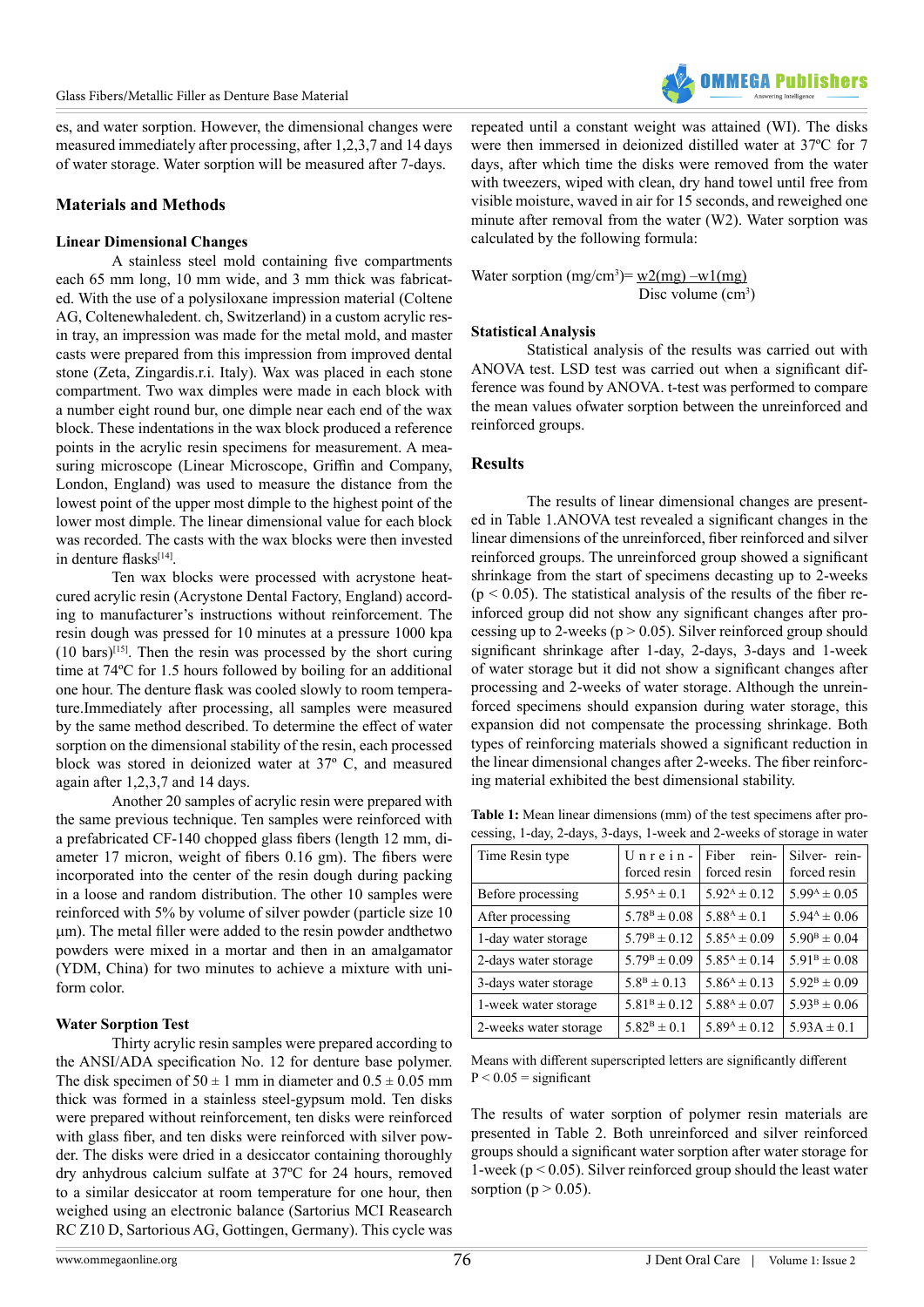

Table 2: Amount of water sorption (mg/cm<sup>3</sup>) of unreinforced and reinforced resins after 7 days.

| Resin type    | Unreinforced<br>resin | Fiber reinforced<br>resin | Metal reinforced<br>resin |
|---------------|-----------------------|---------------------------|---------------------------|
| $Mean \pm SD$ | $0.42 \pm 0.017$      | $0.40 \pm 0.003$          | $0.39 \pm 0.01$           |
| t. value      | 2.23                  | 3.35                      | 1.58                      |
| P-value       | ${}< 0.05*$           | $0.01**$                  | $> 0.05$ <sup>+</sup>     |

 $*P < 0.05$  = significant

 $*$ P < 0.01 = high significant

 $+p > 0.05$  = not significant

#### **Discussion**

 Several fibers can be added in the form of continuous parallel, woven or chopped glass fibers to PMMA<sup>[16]</sup>. Chopped fibers were selected here because this type of fibers not studied before regarding to dimensional stability and water sorption. The short fibers seemed to be evenly distributed in the polymer matrix and no voids around the fibers were observed<sup>[\[17\]](#page-3-3)</sup>. Woven or continuous glass fiber needs greater amount of monomer to be incorporated as a bundles in the acrylic resin. Polymerization shrinkage of acrylic resin inside the fiber roving was high because of the excess plain monomer liquid $[15]$ . Chopped glass fibers can be used in a loose form without pure monomer liquid, so the dimensional stability was observed in the fiber reinforced specimens. Also, silver powder was selected because of its good thermal conductivity, low cost and ability to attain high polish. Studies have demonstrates that physical properties of denture base affect patient satisfaction and acceptance. Thermal conductivity is among the most important properties of denture base influencing the sense of taste and gingival health. The conventionally used acrylic resin has a low coefficient of thermal conductivity. This study aimed to improve the thermal conductivity of acrylic resin by adding small concentrations of nanosilver<sup>[18]</sup>.

 In the present study, the addition of chopped glass fibers and silver fillers decreased the linear dimensional changes and water sorption of the heat-cured acrylic resin. This was because by the addition of glass fibers and silver particles, the actual number of PMMA molecules available on the surface of the specimens for water sorption to occur decreases as compared to the control specimens. Glass fibers reinforced acrylic resin showed less dimensional changes andgreater water sorption than that of the silver reinforced acrylic resin. The silver filler parti-cles decreased the potential sites of water exchange to occur<sup>[\[19\]](#page-3-4)</sup>.

The results of the water sorption and linear dimensional changes of heat-cured PMMA, either with or without reinforcement, were in accordance with the ANSI/ADA specification No. 12 and the ISO standard 1567. This study showed that all resin types, either reinforced or unreinforced expand during storage in water for 2 weeks. Expansion of acrylic resin as a results of water sorption may compensate the thermal shrinkage encountered during polymerization process. Water is absorbed into polymer by the polarity of the molecules in the polymers by unsaturated bonds of the molecules or unbalanced intermolecular forces in the polymers<sup>[1]</sup>.

Ladizesky, et al.<sup>[20]</sup> studied the water sorption and dimensional changes of denture base acrylic resin reinforced with woven, highly drawn linear polyethylene fibers. The high fiber loading, namely, fiber content, reduced the water sorption of the

resin by about 25%. However, the fiber content used in this study was 0.16 gm. Thus effect of fiber inclusion on the water sorption is obviously minor, as noted for the test results of the heat-cured test specimens. From the clinical stand point, the difference in water sorption between glass fiber reinforced and unreinforced PMMA is slight, but type of acrylate used in dentures is more important than glass fiber reinforcement<sup>[\[5\]](#page-2-3)</sup>. Significant decrease in water sorption, modification of heat-cured acrylic resins with certain amounts of silver particles, may be useful in preventing undesirable physical changes of dentures resulting from oral fluids clinically.

# **Conclusion**

Within the limits of this study, the following conclusion can be drawn. Since glass fibers and silverfillers resulted in significant decreased linear dimensional changes and significant decrease in water sorption, modification of heat-cured acrylic resins with certain amounts of glass fibers and silver particles, may be useful in preventing undesirable physical changes of dentures resulting from oral fluids clinically.

**Conflict of Interest:** No potential conflict of interest relevant to this article was reported.

# **References**

<span id="page-2-1"></span><span id="page-2-0"></span>1. Anusavice, K.J. Phillip's Science of Dental Materials,  $12<sup>th</sup>$ edn (2012). 2. Savabi, G., Savabi, O., [Dastgheib,](http://www.ncbi.nlm.nih.gov/pmc/articles/PMC4533186/) B., et al. Effect of the processing [cycle on dimensional changes of heat-polymerized denture base resins.](http://www.ncbi.nlm.nih.gov/pmc/articles/PMC4533186/) (2015) Dent Res J [\(Isfahan\)](http://www.ncbi.nlm.nih.gov/pmc/articles/PMC4533186/) 12(4): 301-306.

<span id="page-2-2"></span>[3. Chandu, G.S., Hema, B.S., Mahajan, H., et al.A Comparative study](http://www.ncbi.nlm.nih.gov/pmc/articles/PMC4251571/) of retention of [complete](http://www.ncbi.nlm.nih.gov/pmc/articles/PMC4251571/) denture base with different types of posterior palatal [seals-an](http://www.ncbi.nlm.nih.gov/pmc/articles/PMC4251571/) in vivo study. (2014) Clin Cosm Invest Dentist 6: 95- [100.](http://www.ncbi.nlm.nih.gov/pmc/articles/PMC4251571/)

4. [Ganzarolli,](http://www.ncbi.nlm.nih.gov/pubmed/12220348) S.M., Rached, R.N., Garcia, R.C., et al. Effect of cooling procedure on final denture base [adaptation.](http://www.ncbi.nlm.nih.gov/pubmed/12220348) (2002) J Oral Rehabil 29(8): [787-790.](http://www.ncbi.nlm.nih.gov/pubmed/12220348)

<span id="page-2-3"></span>[5. Miettinen, V.M., Vallittu, P.K., Docent, D.T. Water sorption and sol](http://www.ncbi.nlm.nih.gov/pubmed/9151274)ubility of glass [fiber-reinforced](http://www.ncbi.nlm.nih.gov/pubmed/9151274) denture polymethyl methacrylate resin. [\(1997\) J Prosthet Dent 77\(5\):531-534.](http://www.ncbi.nlm.nih.gov/pubmed/9151274)

<span id="page-2-4"></span>[6. Vallittu, P.K., Lassila, V.P. Reinforcement of acrylic resin denture](http://www.ncbi.nlm.nih.gov/pubmed/1500965) base material with metal or fiber [strengthener.](http://www.ncbi.nlm.nih.gov/pubmed/1500965) (1992) J Oral Rehabil [19\(3\): 225-230.](http://www.ncbi.nlm.nih.gov/pubmed/1500965)

7. Kawano, F., Miyamote, M., Tada, N., et al. [Reinforcing](http://www.ncbi.nlm.nih.gov/pubmed/1811625) effect of Ni-Cr alloy plate on an acrylic resin denture base. (1991) Int J [Prosthodnot](http://www.ncbi.nlm.nih.gov/pubmed/1811625)  $4(4) \cdot 327 - 331$ 

<span id="page-2-5"></span>8. Schreiber, [C.K. Polymethyl](http://www.ncbi.nlm.nih.gov/pubmed/5276471) methacrylate reinforced with carbon fi[bers. \(1971\) Br Dent J 130\(1\): 29-30.](http://www.ncbi.nlm.nih.gov/pubmed/5276471)

<span id="page-2-6"></span>9. Alla, R.K., Sajjan, S., Alluri, V.R., et al. Influence of Fiber [Reinforce](http://www.scirp.org/journal/PaperInformation.aspx?PaperID=27371)[ment on the Properties of Denture Base Resins.\(2013\) J Biomater and](http://www.scirp.org/journal/PaperInformation.aspx?PaperID=27371) [Nanobiotechnol 4\(1\): 91-97.](http://www.scirp.org/journal/PaperInformation.aspx?PaperID=27371)

<span id="page-2-7"></span>[10. Berrong, J.M., Weed, R.M., Young, J.M. Fracture resistance of kev](http://www.ncbi.nlm.nih.gov/pubmed/2088377)[lar–reinforced poly \(methyl methacrylate\) resin: a preliminary study.](http://www.ncbi.nlm.nih.gov/pubmed/2088377) (1990) Int J [Prosthodont](http://www.ncbi.nlm.nih.gov/pubmed/2088377) 3(4): 391-395.

<span id="page-2-8"></span>11. Ramos, V. Jr., Runyan, D.A., [Christensen,](http://www.ncbi.nlm.nih.gov/pubmed/8814637) L.C. The effect of plasma-treated [polyethylene](http://www.ncbi.nlm.nih.gov/pubmed/8814637) fiber on the fracture strength of polymethyl [methacrylate. \(1996\) J Prothet Dent 76\(1\): 94-96.](http://www.ncbi.nlm.nih.gov/pubmed/8814637)

<span id="page-2-9"></span>[12. Vallitu, P.K. Flexural properties of acrylic resin polymers reinforced](http://www.ncbi.nlm.nih.gov/pubmed/10050121) with [unidirectional](http://www.ncbi.nlm.nih.gov/pubmed/10050121) and woven glass fibers. (1999) J Prosthet Dent [81\(3\): 318-326.](http://www.ncbi.nlm.nih.gov/pubmed/10050121)

13. Uzun, G., Hersek, N., Tincer, [T. Effect](http://www.ncbi.nlm.nih.gov/pubmed/10220668) of five woven fiber rein[forcement on the impact and transverse strength of denture base resin.](http://www.ncbi.nlm.nih.gov/pubmed/10220668)